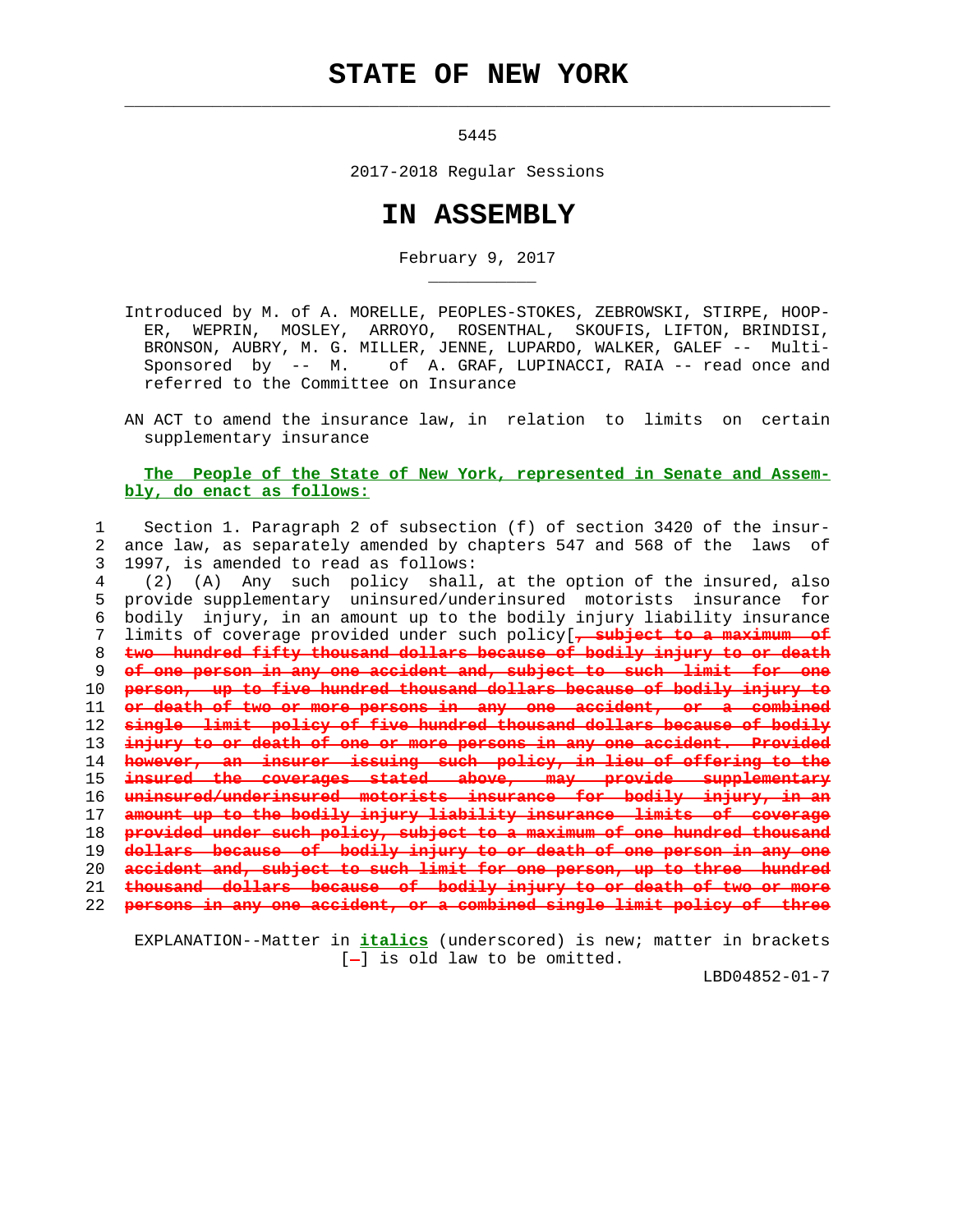A. 5445 2

 1 **hundred thousand dollars because of bodily injury to or death of one or** 2 **more persons in any one accident, if such insurer also makes available a** 3 **personal umbrella policy with liability coverage limits up to at least** 4 **five hundred thousand dollars which also provides coverage for supple-** 5 **mentary uninsured/underinsured motorists claims**]. Supplementary 6 uninsured/underinsured motorists insurance shall provide coverage, in 7 any state or Canadian province, if the limits of liability under all 8 bodily injury liability bonds and insurance policies of [**another**] **any** 9 **other** motor vehicle liable for damages are in a lesser amount than the 10 bodily injury liability insurance limits of coverage provided by such 11 policy. Upon written request by any insured covered by supplemental 12 uninsured/underinsured motorists insurance or his duly authorized repre- 13 sentative and upon disclosure by the insured of the insured's bodily 14 injury and supplemental uninsured/underinsured motorists insurance 15 coverage limits, the insurer of any other owner or operator of another 16 motor vehicle against which a claim has been made for damages to the 17 insured shall disclose, within forty-five days of the request, the bodi- 18 ly injury liability insurance limits of its coverage provided under the 19 policy or all bodily injury liability bonds. The time of the insured to 20 make any supplementary uninsured/underinsured motorist claim, shall be 21 tolled during the period the insurer of any other owner or operator of 22 another motor vehicle that may be liable for damages to the insured, 23 fails to so disclose its coverage. As a condition precedent to the obli- 24 gation of the insurer to pay under the supplementary 25 uninsured/underinsured motorists insurance coverage, the limits of 26 liability of all bodily injury liability bonds or insurance policies 27 applicable at the time of the accident shall be exhausted by payment of 28 judgments or settlements. 29 (B) [**In addition to the notice provided, upon issuance of a policy of** 30 **motor vehicle liability insurance pursuant to regulations promulgated by** 31 **the superintendent, insurers shall notify insureds, in writing, of the** 32 **availability of supplementary uninsured/underinsured motorists coverage.** 33 **Such notification shall contain an explanation of supplementary** 34 **uninsured/underinsured motorists coverage and the amounts in which it** 35 **can be purchased. Subsequently, a notification of availability shall be** 36 **provided at least once a year and may be simplified pursuant to regu-** 37 **lations promulgated by the superintendent, but must include a concise** 38 **statement that supplementary uninsured/underinsured motorists coverage** 39 **is available, an explanation of such coverage, and the coverage limits** 40 **that can be purchased from the insurer.**] **(i) At the time such policy is** 41 **sold, purchased and/or negotiated the insured shall be provided with a** 42 **form that shall be in 12-point bold type and shall state: "SUM insurance** 43 **protects any insured under the policy if they are injured in an accident** 44 **caused by a driver who has no insurance or less insurance than you** 45 **carry. SUM coverage may be purchased at limits up to the level of the** 46 **bodily injury liability coverage of the policy. Policyholders are urged** 47 **to carefully consider this in determining the level of SUM coverage to** 48 **purchase." On the same page as the above paragraph the insured shall be** 49 **given the option to either: (1) Purchase supplementary** 50 **uninsured/underinsured motorists insurance in the same amount as the** 51 **bodily injury liability insurance limits of coverage provided under such** 52 **policy; (2) Purchase supplementary uninsured/underinsured motorists** 53 **insurance in an amount less than the bodily injury liability insurance** 54 **limits of coverage provided under such policy; or (3) Purchase mandatory** 55 **minimum uninsured motorist insurance only. The insured shall also be** 56 **provided with the applicable premium for each option. If the rejection**